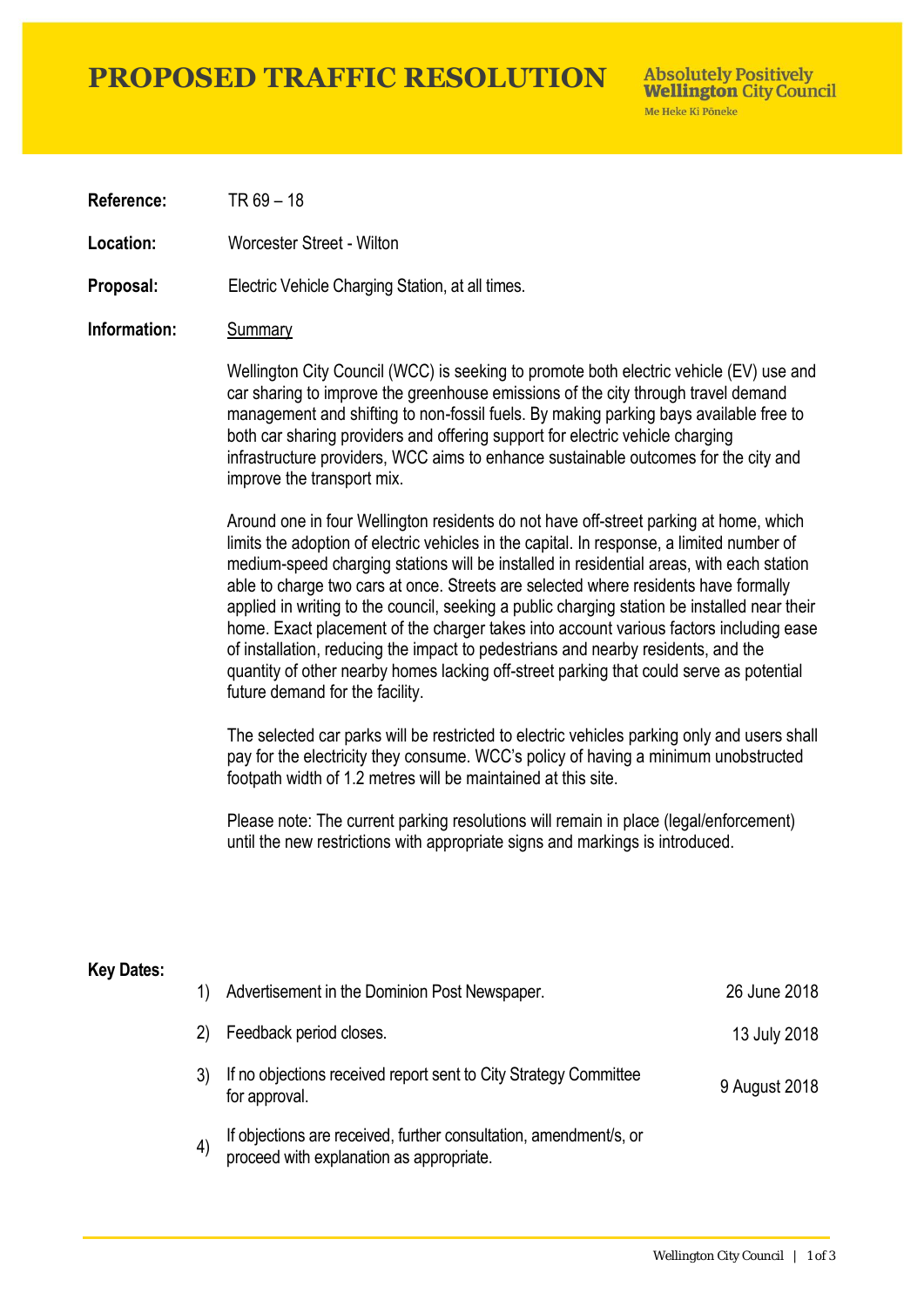# **PROPOSED TRAFFIC RESOLUTION**

### **Legal Description:**

*Add to Schedule B (Class Restricted) of the Traffic Restrictions Schedule* 

| <b>Column One</b>       | <b>Column Two</b>                                                                | <b>Column Three</b>                                                                                                                                                                                                                                                                       |
|-------------------------|----------------------------------------------------------------------------------|-------------------------------------------------------------------------------------------------------------------------------------------------------------------------------------------------------------------------------------------------------------------------------------------|
| <b>Worcester Street</b> | Parking place in the form<br>of electric vehicles only<br>parking, at all times. | West side, commencing 160 metres<br>south of its intersection with<br>Gloucester Street (Grid coordinates<br>$X = 1,747,157.350$ m<br>$Y = 5,429,773.980 \text{ m}$ and extending<br>in a southerly direction following the<br>western kerbline for 11.2 metres (2<br>parallel carparks). |

**Date:** 20/06/18

**Prepared By:** Charles Kingsford (Principal Traffic Engineer, T/L)<br> **Approved By:** Steve Spence (Chief Advisor, Transport & Infra **(Chief Advisor, Transport & Infrastructure)** 

### **WCC Contact:**

Sigurd Magnusson **Sustainability Advisor**

Wellington City Council 101 Wakefield Street / PO Box 2199, Wellington Phone: +64 4 803 8697 Email: electricvehicles@wcc.govt.nz